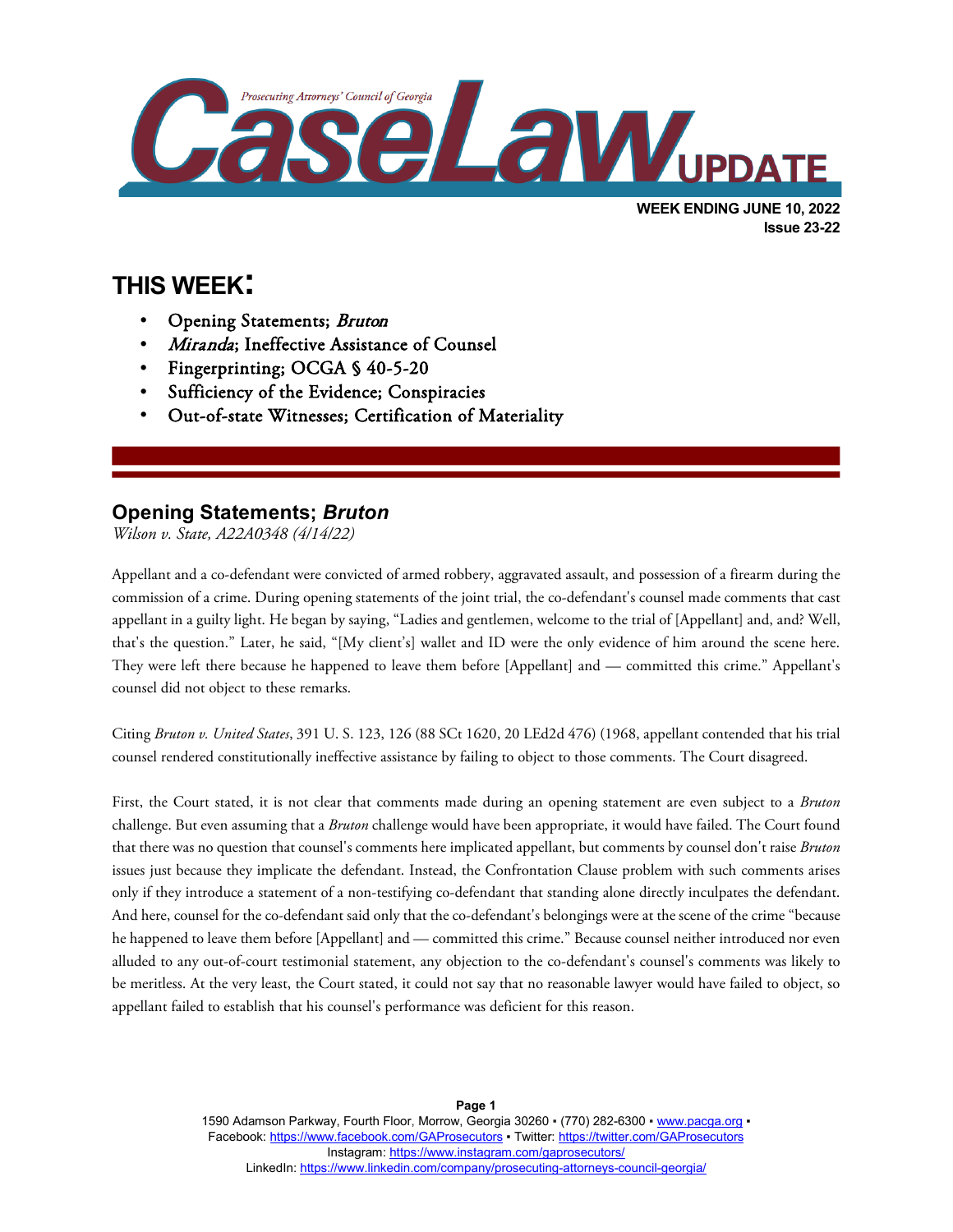

### *Miranda***; Ineffective Assistance of Counsel**

*Herring v. State, A22A0273 (4/20/22)*

Appellant was convicted of sexual exploitation of a child for possessing a digital image file of the uncovered genitals of his pre-pubescent daughter. He contended that he invoked his right to remain silent during his custodial interrogation when he told police, "Now, look, I'm done." The Court disagreed.

The Court noted that under *Miranda*, people in custody have a right to cut off questioning. But to invoke that right, the person in custody must clearly and unambiguously state that he or she wants to end a custodial interrogation. Without that clear statement, a police officer is under no obligation to clarify or to stop questioning. Here, the Court found, appellant did not clearly ask the police to stop questioning him. After appellant said "[n]ow, look, I'm done," the officer asked him to clarify, and appellant explained, "I want this done. I want us to get through this. I want to find out who the F is doing this." Thus, the Court agreed with the trial court that far from suggesting that he wanted to end the interrogation right then, these statements indicated to the officers that he wanted to continue the interrogation. Therefore, the trial court did not err in finding that appellant did not unambiguously invoke his right to remain silent.

Appellant next argued that his trial counsel's case load of "between 230 and 250 felony cases" rendered her unable to render effective assistance. The Court again disagreed. Citing *Whatley v. Terry*, 284 Ga. 555, 561-62 (III) (2008), and *Wood v. State*, 304 Ga. App. 52, 54-55 (3) (c) (2010), the Court found that appellant offered no evidence that his counsel's case load affected the amount of time she actually devoted to his case. Therefore, his claim of ineffective assistance on this ground failed.

Finally, appellant contended that his prosecuting attorney was subject to a conflict of interest because appellant's first trial counsel left the public defender's office and joined the district attorney's office. But, the Court noted, appellant offered no evidence that his former counsel personally participated in his prosecution; instead, he appeared to argue that the entire district attorney's office should have been "disqualif[ied]." However, the Court stated, it could find no authority that supports this position. A defendant has the burden of showing an actual conflict. The mere fact that appellant's former counsel worked for the district attorney's office in some capacity is not enough to show an actual conflict.

## **Fingerprinting; OCGA § 40-5-20**

*Herrera v. State, A22A0184 (4/20/22)*

Appellant was issued a traffic citation for driving without a valid Georgia license in violation of OCGA § 40-5-20. Before trial, the trial court entered an order requiring him to report to the sheriff's office for fingerprinting or face possible arrest. Appellant appealed the order under the collateral order doctrine.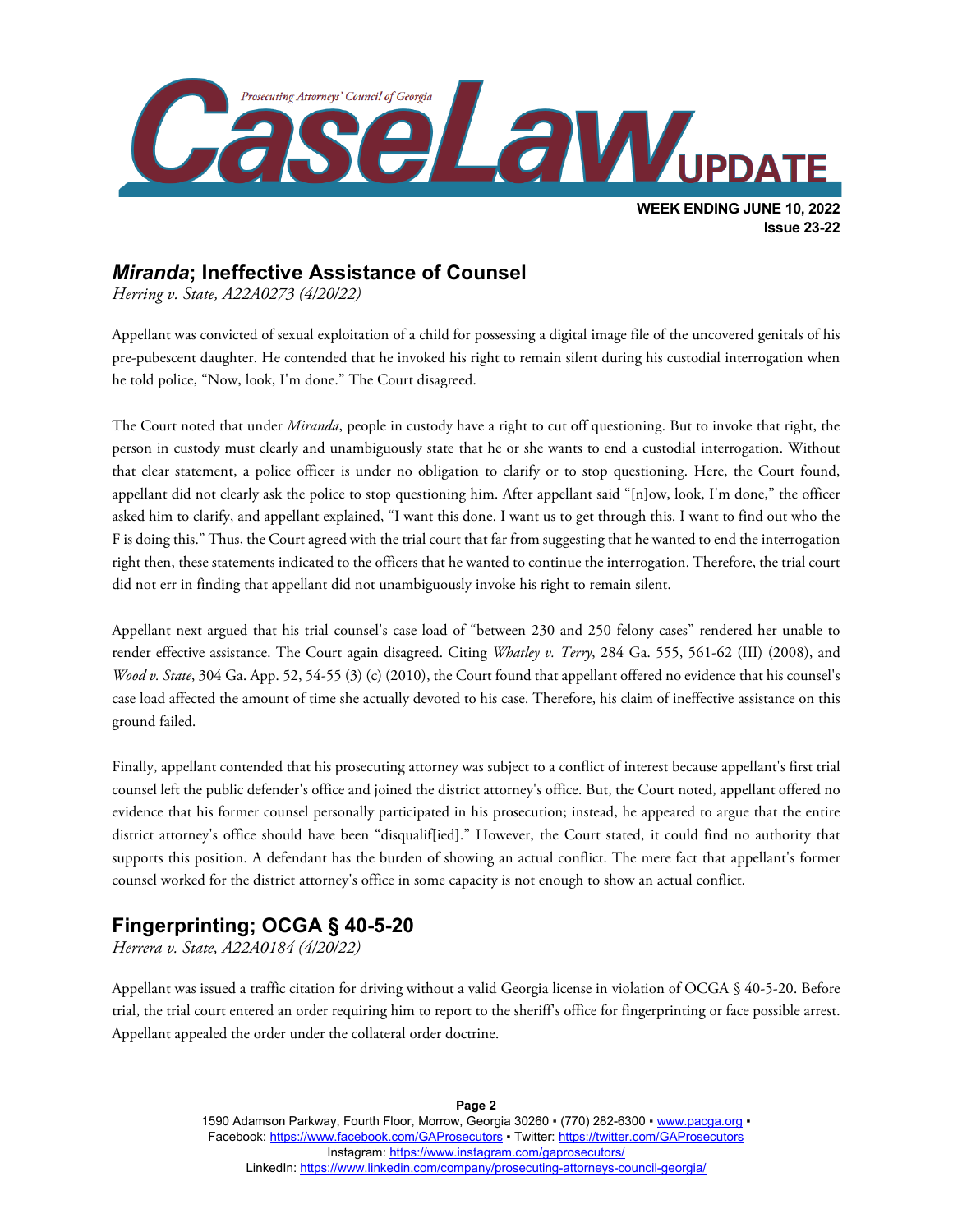

The Court noted that in its order, the trial court did not indicate the legal authority, statutory or otherwise, for requiring appellant to give his fingerprints before his conviction. Appellant contended that the order is unconstitutional and that it contravened the text of OCGA § 40-5-121 (a), which provides in relevant part that a person convicted of the misdemeanor offense of driving without a license as required by OCGA § 40-5-20 "shall be fingerprinted" and that "[s]uch fingerprints, *taken upon conviction*, shall be forwarded to the Georgia Crime Information Center … for the purpose of tracking any future violations by the same offender." (Emphasis added). The Court agreed that OCGA § 40-5-21 (a) does not provide a legal basis for a court to require a defendant to give his fingerprints before conviction.

Nevertheless, the State argued, the trial court was authorized to impose the pre-conviction fingerprint order under OCGA §§ 17-4-23 (a) (1) and 35-3-33 (a) (1) (A). The Court noted that OCGA § 17-4-23 (a) (1) provides in relevant part that "[a] law enforcement officer may arrest a person accused of violating any law or ordinance … governing the operation, licensing, registration, maintenance, or inspection of motor vehicles … by the issuance of a citation. …" OCGA § 35-3- 33 (a) (1) (A) requires the Georgia Crime Information Center ("the GCIC") to "[o]btain and file fingerprints … on persons who ... [h]ave been or are hereafter arrested or taken into custody in this state [in certain specified circumstances]." However, the Court found, neither statute speaks to the trial court's authority to obtain an accused's fingerprints under these circumstances prior to conviction.

Finally, the Court stated that because of the unique procedural posture of the case and the lack of tolling of the time to file a notice of appeal, appellant did not raise any specific objection to the collection of his fingerprints in the trial court, and the trial court did not have the opportunity to rule on those objections. Accordingly, the Court vacated the trial court's order and remanded for the trial court to consider his objections in the first instance.

### **Sufficiency of the Evidence; Conspiracies**

*Penciel v. State, A22A0221 (4/21/22)*

Appellant was convicted of kidnapping, hijacking a motor vehicle, aggravated assault with a deadly weapon, aggravated assault, false imprisonment, terroristic threats, and possession of a firearm during the commission of a felony. Briefly stated, the evidence showed that a group of men grabbed the victim as she was leaving a store. They hit her in the head with guns, forced her into an SUV, blindfolded her and drove off with her in the back seat. They then photographed her and sent the photo to the victim's sons with a demand for money.

Late that night, after midnight, appellant took his girlfriend's Dodge Magnum without her permission and drove the car to meet up with the group. Appellant turned the Magnum over to another member of the group. Appellant then got into the driver's seat of a Dodge Durango. The group placed the victim in the back seat of the Durango, and three other members of the group joined appellant in the vehicle. The victim's sons planned to meet the kidnappers at a gas station to purportedly pay the ransom, at which time the police would instead attempt to rescue the victim. Appellant drove the

**Page 3**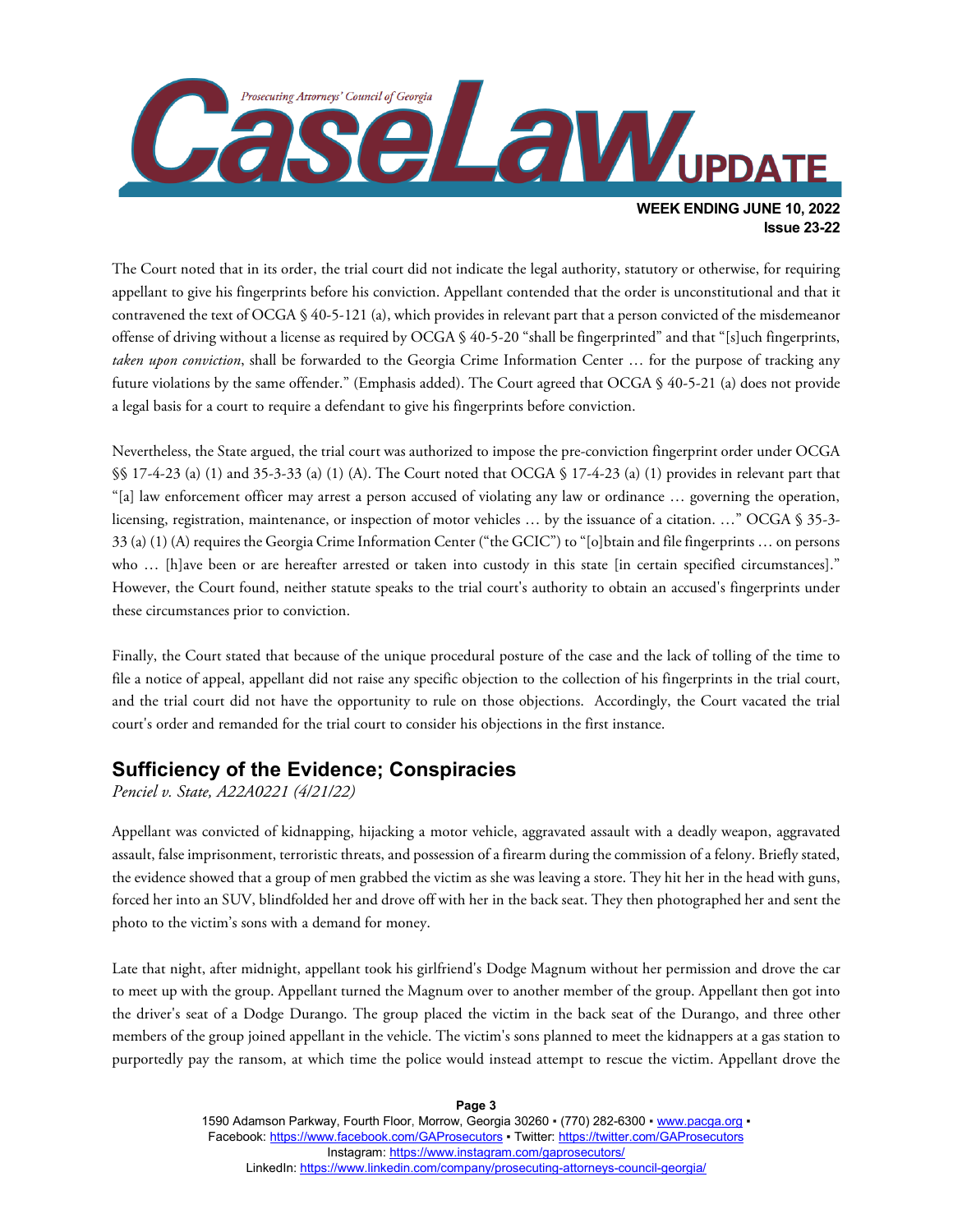

Durango to the gas station with the victim in the back seat. When appellant saw the police, he pulled out of the gas station, engaged in a short high-speed chase, and crashed the vehicle approximately a mile down the road. Appellant and another defendant were arrested as they tried to flee. The other members of the group were subsequently arrested. The police took the victim to the hospital, where she received treatment for her injuries.

Appellant argued that the evidence was insufficient to support his convictions. Specifically, he contended that the hijacking, kidnapping, and assault were already "completed" before he joined the group that night. He also argued that the evidence showed that he was unaware of his co-defendants' goals or misdeeds. The Court disagreed.

The Court stated that when persons associate themselves in an unlawful enterprise, any act done by any party to the conspiracy to further the unlawful enterprise is the act of all the conspirators. One who joins a conspiracy takes it as he finds it and is responsible for acts previously done in carrying out such conspiracy. While mere presence at a crime scene is alone insufficient to convict one of being a party to a crime, one's presence, companionship, and conduct before, during, and after the commission of the crime are factors, even if only circumstantial, that the jury may consider in determining whether the defendant participated in a conspiracy to commit the crime.

Here, the Court found, there was sufficient evidence for the jury to find that appellant was a party to the conspiracy to kidnap and ransom the victim. Appellant gave the car he was driving to a co-conspirator, drove the vehicle that had the victim blindfolded in the back seat, and led the police on a high-speed chase. While there was countervailing testimony from a testifying codefendant that suggested appellant was unaware of the ransom plot, in considering a sufficiency claim, the Court noted that it does not re-weigh testimony, determine witness credibility, or address assertions of conflicting evidence. Thus, even though appellant might not have been present during the initial abduction, he became responsible for those acts because he joined the conspiracy, and the offenses were a natural consequence of the ransom plot. Accordingly, there was sufficient evidence to convict appellant of the offenses charged in the indictment.

### **Out-of-state Witnesses; Certification of Materiality**

*Bowman v. State, A22A0008 (4/22/22)*

Appellant was convicted of family violence aggravated battery, two counts of family violence aggravated assault, and false imprisonment. The incidents that led to the charges against appellant began when the victim and appellant attended a party at the residence of their friend Krystal Chroma. Chroma apparently moved to Pennsylvania after the incident involving appellant and the victim at her residence. The record showed that three days before jury selection was scheduled to occur, appellant filed a motion for certification of materiality of out-of-state witness, requesting that the trial court certify to the proper Pennsylvania court that Chroma was a material witness in his case. Appellant asserted that Chroma was a material witness because she was present outside of her residence when he allegedly struck the victim and dragged her to his car, and it was expected that Chroma would testify that he did not strike the victim and that she left with him

**Page 4**